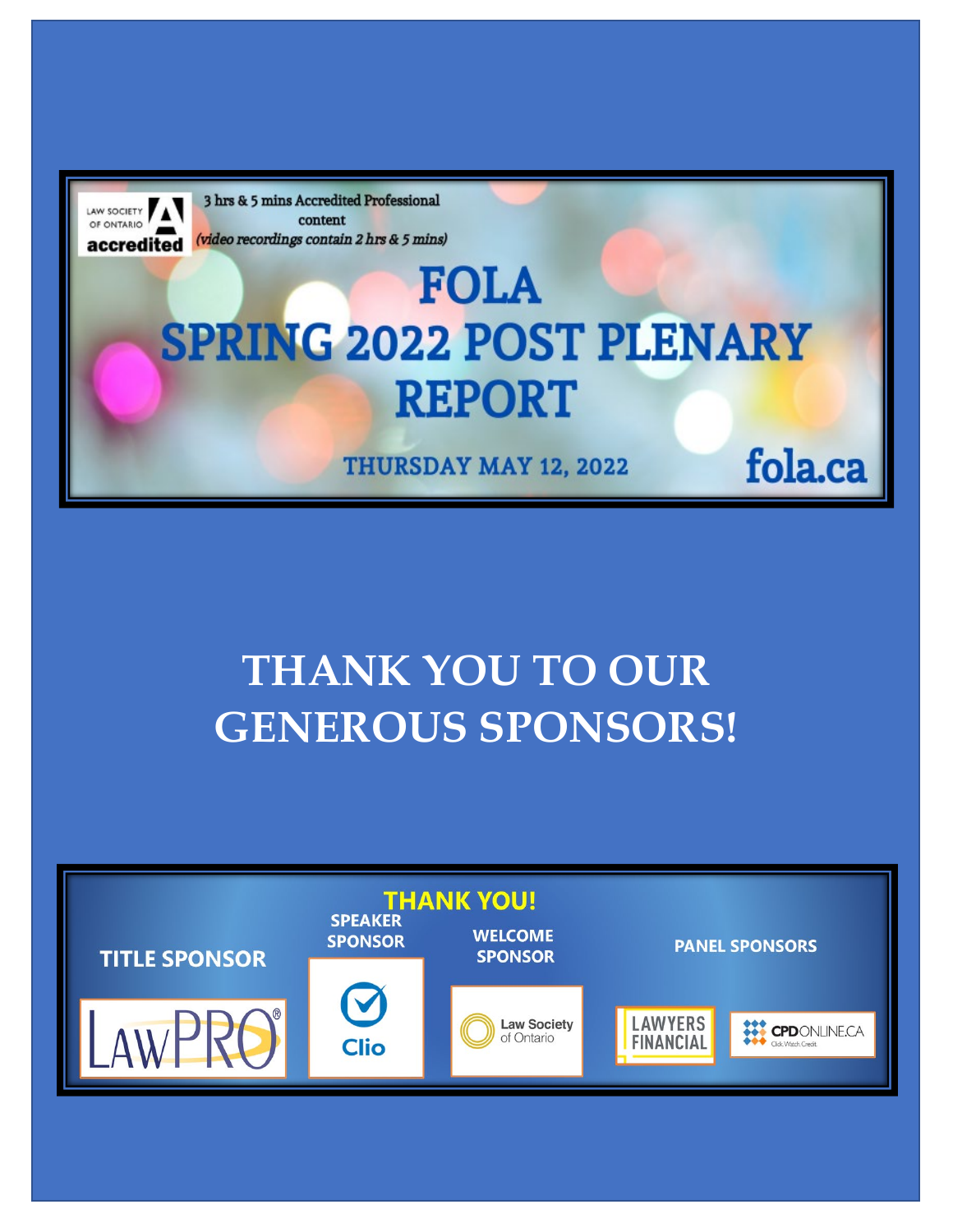## **SPRING 2022 PLENARY REPORT**

FOLA's Spring 2022 began with our Board Chair, Douglas Judson, reminding us that we all practice on lands that have been, and continue to be, cared for by Indigenous peoples. Douglas noted that he resides in the Rainy River District, which forms part of Treaty #3 - the territory of Anishinaabe, and in which the Metis share history. After Roll Call, Douglas provided his Report from the Chair, which you can watch **[here](https://youtu.be/2VJU8t58IfI)**.

Law Society of Ontario Treasurer, Teresa Donnelly, then provided what was her final report as Treasurer to FOLA (her term as Treasurer comes to an end at the end of June 2022). The Treasurer took care to highlight the many initiatives of particular importance to her and drew our attention to some accompanying resources on the LSO's website. On mental health, the Treasurer promoted the LSO's **[Well-being Resource Centre](https://lso.ca/lawyers/well-being-resource-centre)** and a recent blog post by **Chief [Justice Strathy](https://lso.ca/gazette/blog/thelitigatorandmentalhealth)**. A strong advocate for Access to Justice, Treasure Donnelly highlighted the work the LSO has been doing to combat systemic racism, ongoing work related to the Truth & Reconciliation Commission and Canada's Indigenous populations and the promotion of Equity, Diversity, and Inclusion. The Treasurer reminded FOLA members about the historical significance of the **[Great Library](https://lso.ca/great-library)** and the resources it continues to offer lawyers. She noted that there is currently a plan for the large expansion of the Osgoode Subway station as a result of the **[MetroLinx expansion](https://legalmatterscanada.ca/osgoode-hall-subway-station-project-a-cause-for-concern/)**, which will greatly impact the grounds of the Law Society. She closed by highlighting the strong working relationship she has enjoyed with FOLA over her years as Treasurer. You can view her video **[here](https://youtu.be/-xBzxC7J0vg)**.

Next up was FOLA's Executive Director, Katie Robinette, who provided an update of FOLA's work over the past six months. Her presentation can be found on our **[Plenary page](https://fola.ca/fola-plenary-may-2022)**. It should be noted that her Report includes hyperlinks to all FOLA Submissions since our November Plenary as well as highlighting all **[Member Rewards](https://fola.ca/member-rewards)** which are available to all Law Association members and library staff! Katie also used her time to remind members about the new Not-for-Profit Act and some resources FOLA has to help Associations bring their Bylaws in line with the new Act. She also reviewed our Lobby Day 2022, and encouraged Presidents and members to participate in next year's event (learn more about our Lobby Day **[here](https://fola.ca/lobby-day)**). Katie's video clip can be found **[here](https://youtu.be/zQ_Luv-Z74E)**.

Following FOLA Treasurer Jane Robertson's report and a vote on the FOLA 2021 Financial Statements, we heard from our Regional Representatives. Common themes include issues with the presumptive return to in-person Court appearances (members would like to see the right to retain remote options), Court services delays (mostly due to a shortage of staff); two-year delays for Civil matters, and efforts to address backlogs. In Ontario's Northwest Region, fly-in Courts are still not up and running but Drive-in Courts are expected to all be up and running by June. These Courts are all in-person only due to limited internet. The Toronto Lawyers Association provided an update on some of the recent Submissions their Association has made and highlighted their work related to next year's Bencher Elections. Note that our Central South Regional Report can be found on or **[Plenary](https://fola.ca/fola-plenary-may-2022)  [Page](https://fola.ca/fola-plenary-may-2022)** as Allen Wynperle, our Central South Regional Representative, was unable to join the meeting during this time slot.

Regional Reports were followed by Reports from our Committee Chairs. Terry Brandon, FOLA's Legal Aid Chair, warned all members to continue to lobby for increased funding for Legal Aid and encouraged all members practicing in Legal Aid to email her with concerns to help her advocate on their behalf. FOLA's Legal Aid page can be found **[here](https://fola.ca/legal-aid)**. Sam Misheal, FOLA's Family Law Chair (and now 1st Vice Chair), spoke about FOLA's ongoing work related to the Family Legal Services Provider Licence report. You can learn more on our Family Law page **[here](https://fola.ca/family-law-reforms)**. We closed out our Committee Reports with highlights from our Real Estate Co-Chairs, Eldon Horner and Mark Giavedoni. They noted that they continue to work with government staff on issues raised during our Lobby Day (including those around Positive Covenants and use of funds generated by Land Transfer Tax Revenues) and offered a summary of the Submissions FOLA has sent since our last Plenary. Eldon reminded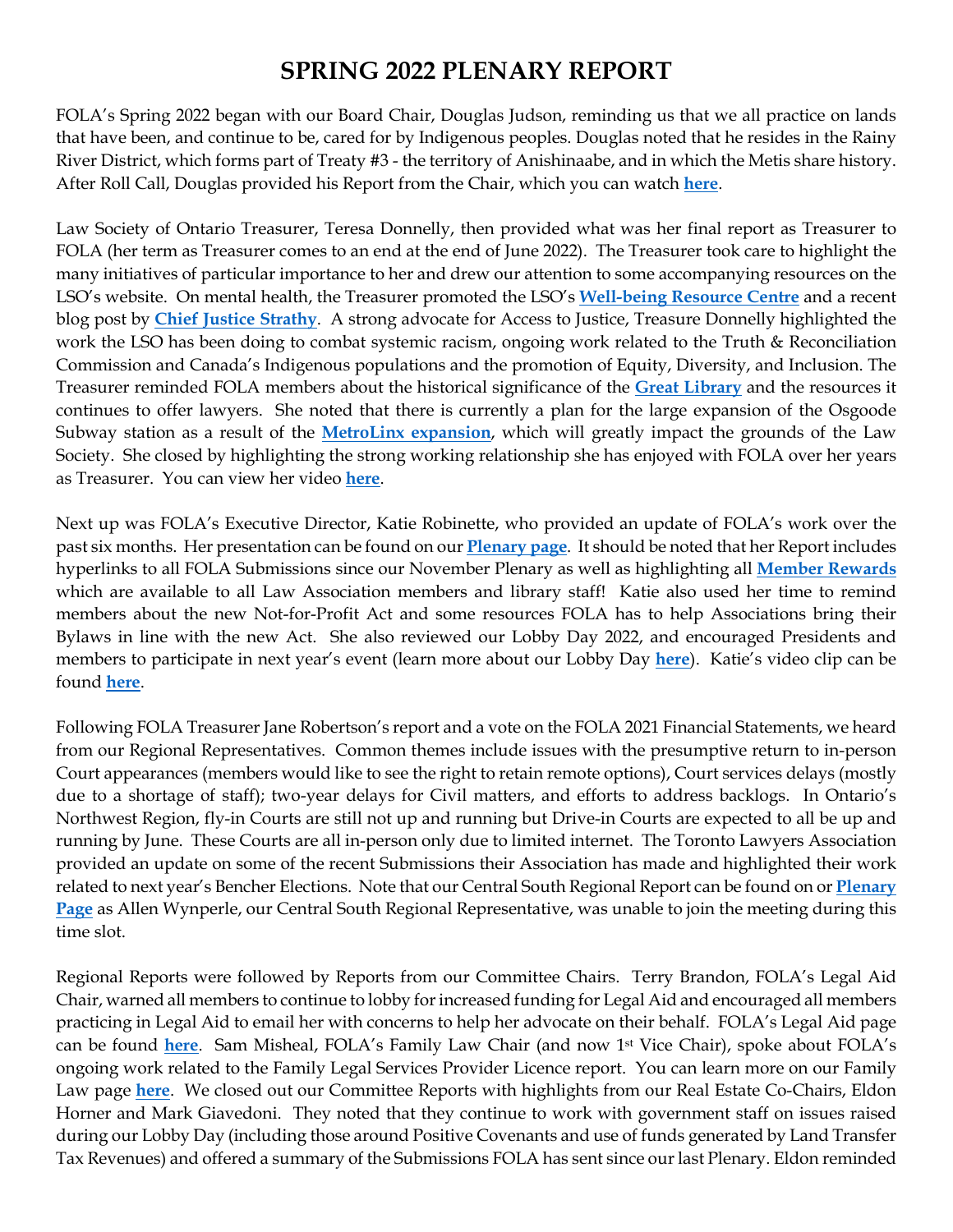Presidents that he is planning to step down from his role as Real Estate Co-Chair and called on all those interested in the position to reach out to him to discuss. Please visit our **[Real Estate Page](https://fola.ca/real-estate-law)** for all our recent updates. To watch the recording of our Regional and Committee Reports, click **[here.](https://youtu.be/0Id3nFWOExM)**

After a quick break, we were treated to an update from Diana Miles, CEO of the Law Society. Diana provided an operational update, highlighted some of the LSO's key policy initiatives, and drew our attention to the LSO's licensee resources. She also provided an update on the Ontario Line development, which will greatly impact the Law Society grounds with the planned subway station proposed for construction on their front lawn.

Diana shared her time with Fay Faraday who provided an overview of the **[LSO's Discrimination & Harassment](http://www.dhcounsel.on.ca/)  [Counsel](http://www.dhcounsel.on.ca/)**. Fay told members about how the DHC supports the LSO's core regulatory function by supporting compliance with anti-discrimination and anti-harassment provisions in lawyers' and paralegals' rules of compliance; supports accountability of the self-governing legal professions; and helps restore trust in the legal profession where trust has been eroded by abuses of power through discriminatory or harassing behaviour by professionals. You can watch Diana and Fay's recording **[here](https://youtu.be/-S6nWlF9iL0)** and both presentations are on our **[Plenary Page](https://fola.ca/fola-plenary-may-2022)**.

Next up was Will Morrison, Manager, Access to Innovation at the LSO, who gave us an update on the Law Society's Sandbox Project, a new approach to regulating direct-to-public legal technologies. While not the first jurisdiction to bring in a Sandbox style approach to technology in the legal space, the LSO is certainly one the few in North America using this model (which is quite common in other sectors such as medical and agriculture). You can watch the recording **[here](https://youtu.be/K_8Bj61aaYg)** (it has been accredited for 20 minutes of professional CPD) and his presentation is on our **[Plenary Page](https://fola.ca/fola-plenary-may-2022)**.

Following Will's presentation, we heard from Dan Pinnington, President & CEO, LawPRO (our Title Sponsor!), who provided a 30-minute LSO Accredited overview on claims, resources, and their Title Plus program. You can view his recording **[here](https://youtu.be/WpTBdvOYBz8)** and his presentation is also on our **[Plenary Page](https://fola.ca/fola-plenary-may-2022)**.

The last presentation before lunch was a report by Theresa Leitch, Managing Director, LiRN and LiRN's Board Chair, Neil Guthrie. Participants heard about some new resources that LiRN has been pursuing with service providers and how LiRN has been leveraging bulk purchasing power to lower fees. We also heard about upcoming job description guidelines that will form the basis of a series of consultations with Library staff and Law Associations during the month of June. You can watch their presentation **[here](https://youtu.be/IBR6ROcFueM)**.

After breaking for lunch, we then moved into longer discussions around the future of our Law Libraries and Law Associations -specifically around access to Law Libraires, membership in Law Associations, and the roles and responsibilities of Law Associations and Law Library staff. To help frame our discussions, which took place in virtual breakout rooms, we first heard from Caroline Nevin, CEO of BC Courthouse Libraries who spoke about public access to Law Libraries. Caroline has spent 25 years finding ways to support lawyers who need help in the practice of law and has a personal, passionate focus on solo and small firm lawyers who do not have the resources and benefits that their colleagues in larger firms have. She noted that the creation of the Law Library was the first act of the BC Law Society 150 years ago. Originally, they received \$10 out of \$50 that each practitioner paid annually. And while it's no longer as high as 20% of the license fee, with inflation it's actually a lower cost per lawyer today for significantly more extensive and better service. Caroline noted two main reasons they've been able to do that: first, they centralized a lot of the collective costs that individual law associations had in running the libraries; and secondly, about 50 years ago, they started attracting new dollars from the Law Foundation, which meant opening up their services to the public. Today, their funding model is about 50:50 Law Society and Law Foundation. When it comes to security, they do not provide public access in any of their BC Courthouse Libraries that require passage through private spaces (like Lawyers' Lounges or areas where there is restricted access for Crown Attorneys or Judges). Instead, access is restricted to remote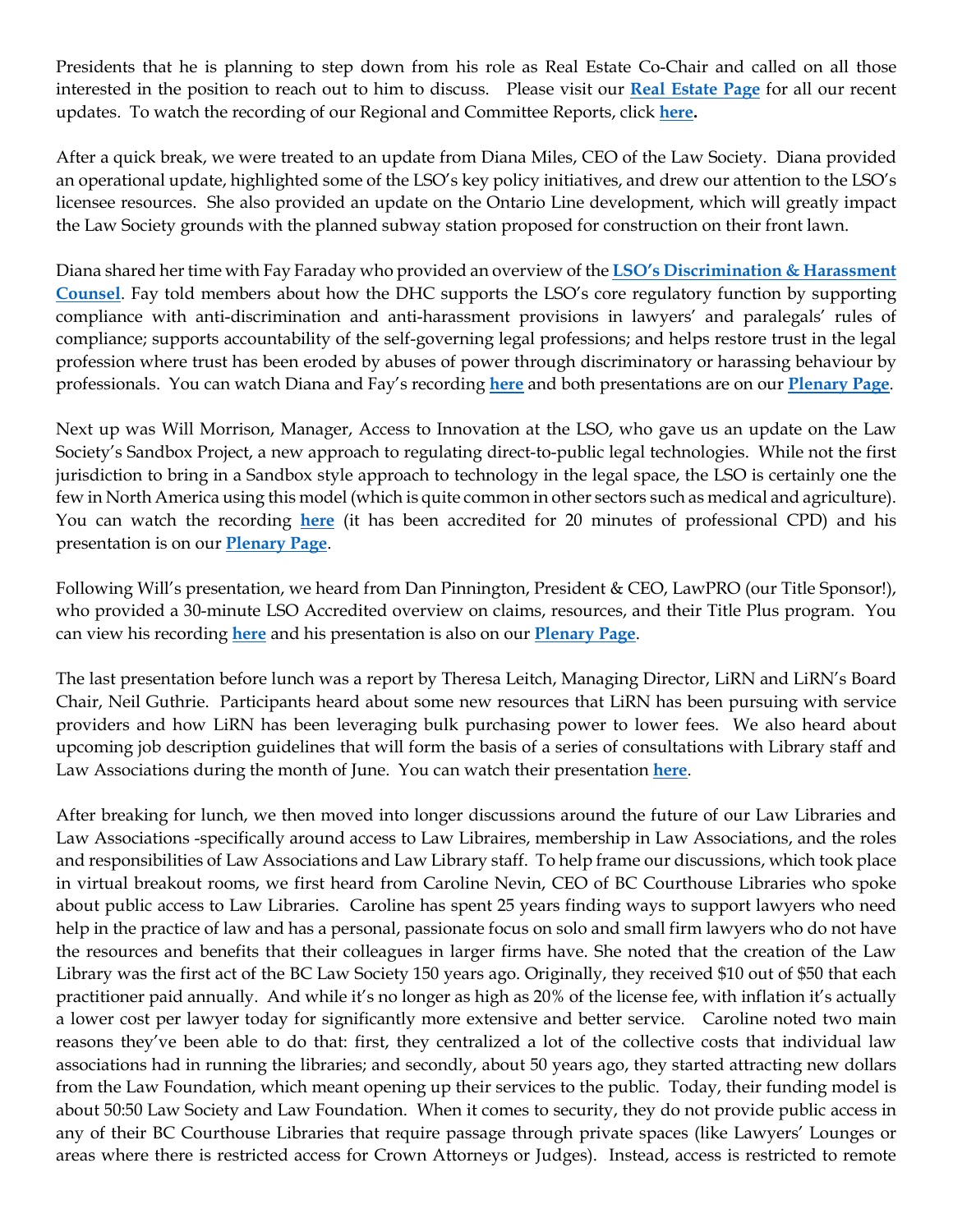services to those locations. Further, they invest in practical training for Library staff related to dealing with difficult people, which increases their confidence, and have installed sheriff 'panic buttons' in all Libraries which are responded to immediately if there is a security concern. If anyone is interested in discussing their model, you can contact Caroline directly at **[cnevin@courthouselibrary.ca](mailto:cnevin@courthouselibrary.ca)**.

Next, we heard from two representatives from Law Associations who discussed their respective approaches to Law Library access and Paralegals. Karen Hulan, President of the Middlesex Law Association shared how her Association is currently in the middle of consulting with their members about the possibility of granting full access to Paralegals and Rosalind Conway, Past President of the County of Carleton Law Association shared their reasoning for allowing full access to Paralegals to Law Libraires and membership in their Association. While Paralegals still cannot serve as President or on the Executive, they are on the Board and are a very active and thriving group within their Association (note that the CCLA charges a lower fee for Paralegals than for their Lawyer members, reflective of their different membership standing). It was noted that the CCLA's experiences have been positive with respect to including paralegals and that their parallel CPD programming has "raised the bar" and made them better advocates, thus helping to address competency concerns.

Both noted that it is important that Paralegals start paying into the Law Library levy through the LSO if they are going to benefit from Law Library services and the CCLA volunteered that there is support amongst them, at least locally, to pay a levy.

Finally, we heard from Allen Wynperle who provided an update on the pending changes in the roles/functions the Law Library staff will be able to play in assisting Law Associations. Notably, new accounting policies will see monies from the LiRN grant being restricted to Law Library support. What is still unclear is whether work done by Law Library staff to support Board Governance (including helping with board meetings, executive meetings, library committee meetings, nomination committee meetings, and the AGM) and education (including CPD the fact that LiRN is responsible for "modernizing the delivery of legal information"). We are expecting consultations to begin in June and this Breakout room was designed to gather feedback from Associations and start getting members to think about what they need from their staff to run a fully functioning Law Library. It is critical that these concerns are addressed by LiRN. This Breakout Room was moderated by both Allen and Rebecca Bentham, Executive Director of the Hamilton Law Association and if you have any comments for FOLA to regarding the role of Law Librarians play in your Association, please feel free to send them to Katie at **[katie.robinette@fola.ca](mailto:katie.robinette@fola.ca)** and we will discuss those during our LiRN meetings and raise them with LiRN.

You can watch our recording of the introductions framing the Breakout Room discussions **[here](https://youtu.be/0SnVJZT1olo)**, but the Breakout Rooms were not recorded.

Following our Law Library session, we heard from Rio Peterson (or "Rio from Clio" as she is commonly known). Clio was our Speaker Sponsor and Rio provided yet another informative talk about Getting Back to the "New Normal", highlighting tech trends that are here to stay. Her presentation is on our **[Plenary Page](https://fola.ca/fola-plenary-may-2022)** and you can watch her recording **[here](https://youtu.be/cc823FEvbLE)**. Rio's session has been accredited for 30 minutes of CPD.

After our final break of the day, we heard from Lorna M. Yates, who walked us through a case study on CaseLines. Basically, this was CaseLines training by a lawyer, for lawyers! You can watch her recording **[here](https://youtu.be/2tFKT3hQIOo)**. It qualifies for 45 minutes of Professional CPD. We should note that even members who have taken training before have emailed FOLA to let us know how helpful her presentation was. If you're looking for a refresher to "up your game", take a moment to watch!

Our final session of the day was hosted by "Voices for Mental Health" and was generously sponsored by **[Lawyers Financial](https://fola.ca/fola-plenary-may-2022#76b664f1-4d4b-403d-8408-929325278776)**. Past FOLA speaker (and a 2022 LSO Award recipient), Beth Beattie arranged for four